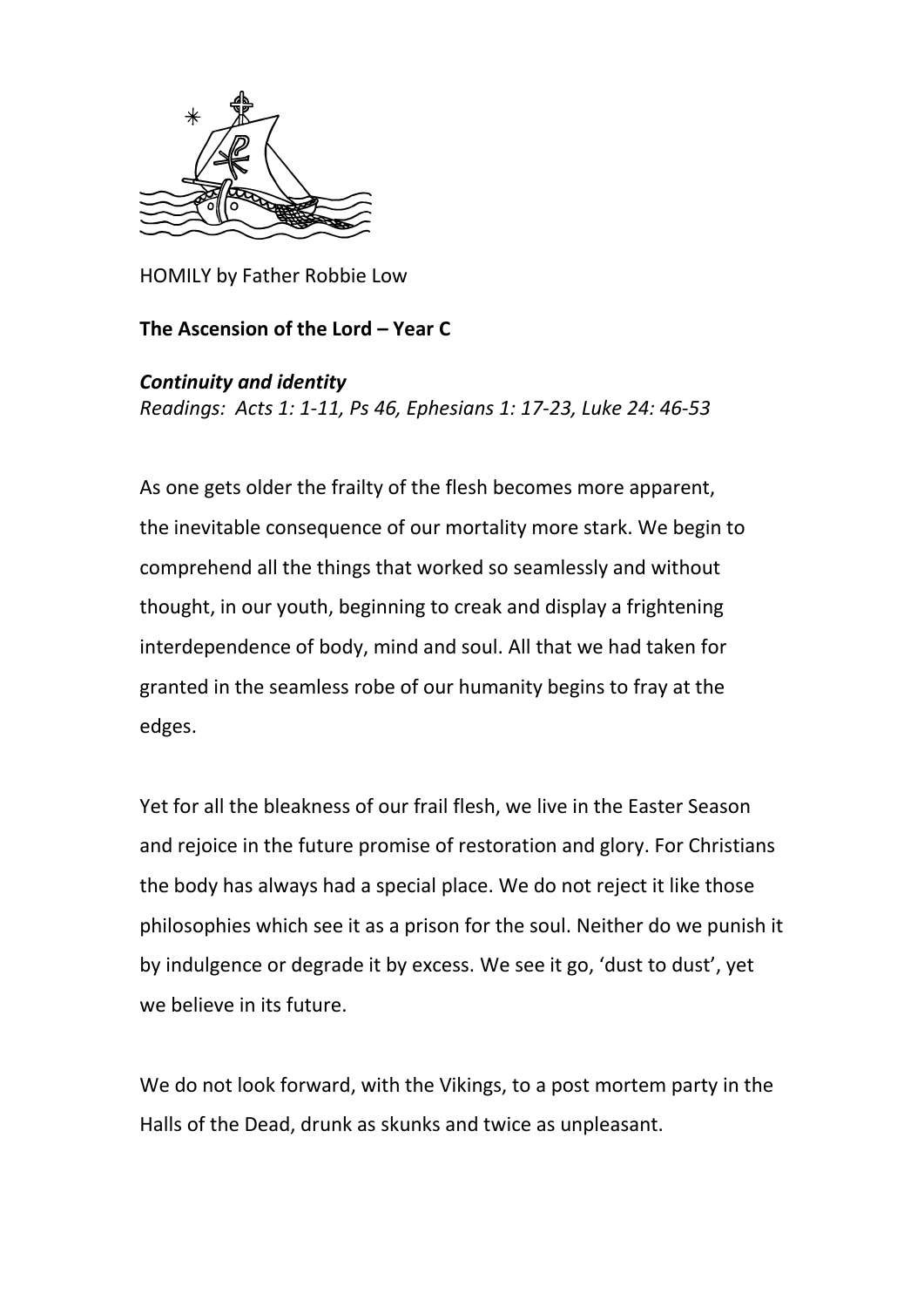Nor do we expect to be in the Islamic version where male believers are surrounded by gazelle eyed houris and ageless boys while quaffing sherbets that don't lead to a hangover. (Come to think of it that sounds quite a good deal, fellahs!)

We do not share the far eastern notion of soul-slip, reincarnation, becoming someone else on an endless merry go round of mortality ending in nothingness or the reintegration into some cosmic spiritual soup.

We can, on one hand, make preparation for the reverent disposal of our remains and, on the other, agree with St. Monica, 'I do not care where you lay my body so long as you pray for my soul at the altar.'

We know that the Martyrs of Lyons, tortured, murdered, cremated and scattered by their persecutors are no less likely to share the Resurrection than any other believer for God is Lord of Time and Space, all that is or was or will be. For the Creator of all things, reconstitution and transformation are not beyond His infinite power.

So Christians take the life of the body very seriously, partly because it is a gift of God but not least because God Himself deigned to dwell in the fragile humanity in His Incarnation in Jesus Christ Our Lord. That Incarnational intervention reaches its final point of revelation in this great Feast of the Ascension.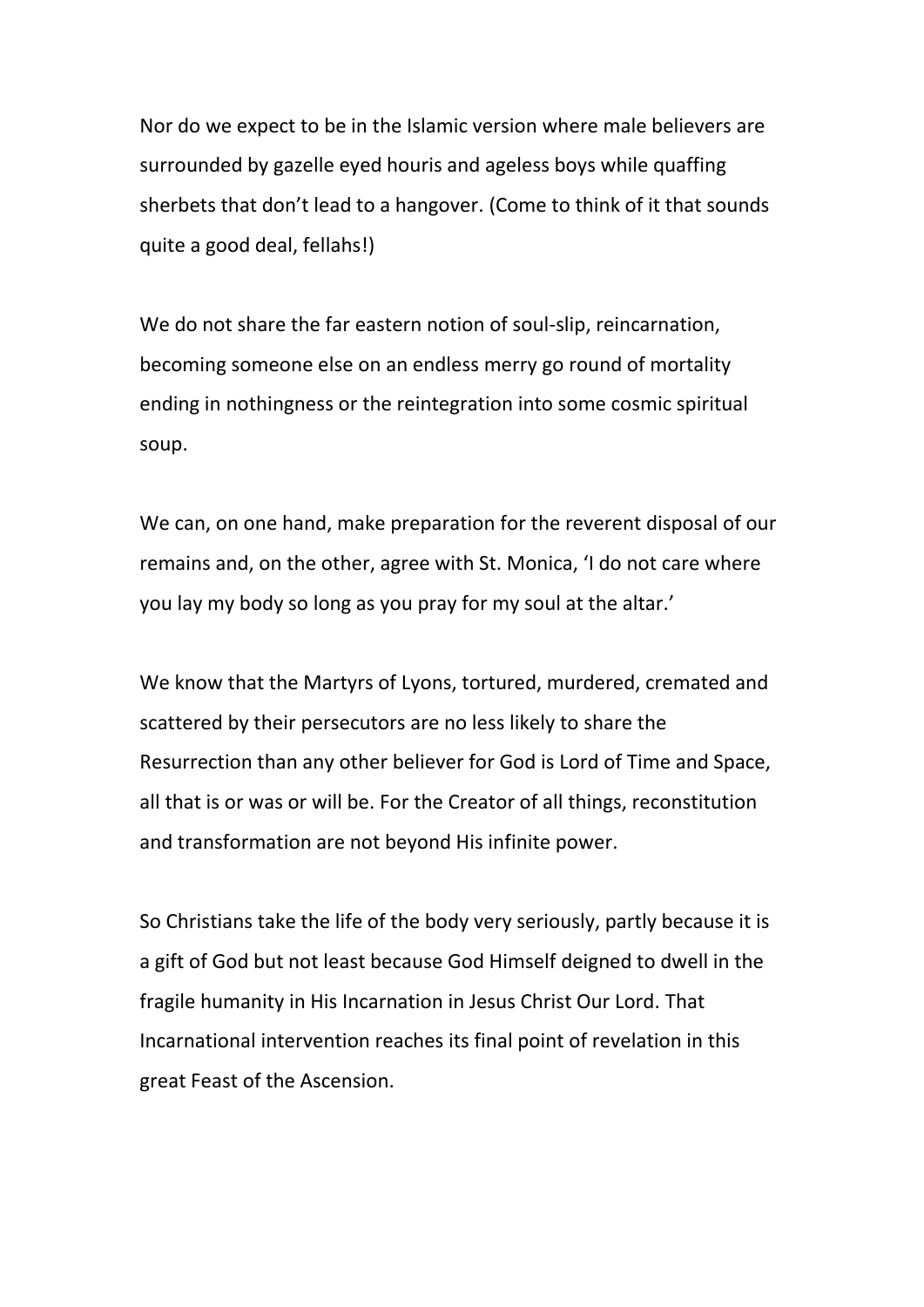The God-dwelt flesh and blood of Man has been taken into death and raised up by the Divine Life. The Body is the same one that bears the wounds of nails and spear but now bi-locates. It is a body that can dine at the beach barbeque on Galilee and yet appear behind locked doors. It is a body that can walk the Emmaus Road yet only be recognised in the breaking of the bread. The Divinity has restored humanity. There is complete continuity yet radical transformation.

So here, on the Bethany Road there is a further claim on the future. Here the Risen Christ ascends to the Heavens. In so doing He is taking that risen body, that transformed humanity with Him into the eternal Godhead. It is the final revelation that Man's future can be eternal if only he is in Christ. There is no other certainty.

It is a supreme statement by the Word of God made flesh that there is intended to be continuity between this life and the life to come. The radical discontinuity of death may remain the lot of sinful Man but its consequence has been abolished in the Risen Lord and all who claim Him as their Saviour.

We see in the climactic event of these post-Easter 40 days both absolute continuity and radical transformation. It will be the same for us. We remain who we are and yet, by the power of the Risen One, we are becoming who He originally intended us to be. That continuity is unbroken by death. That transformation may take us through the purification that succeeds our dying. We are who we are yet so much more is to come. It is in this continuity that lies our hope of reunion with